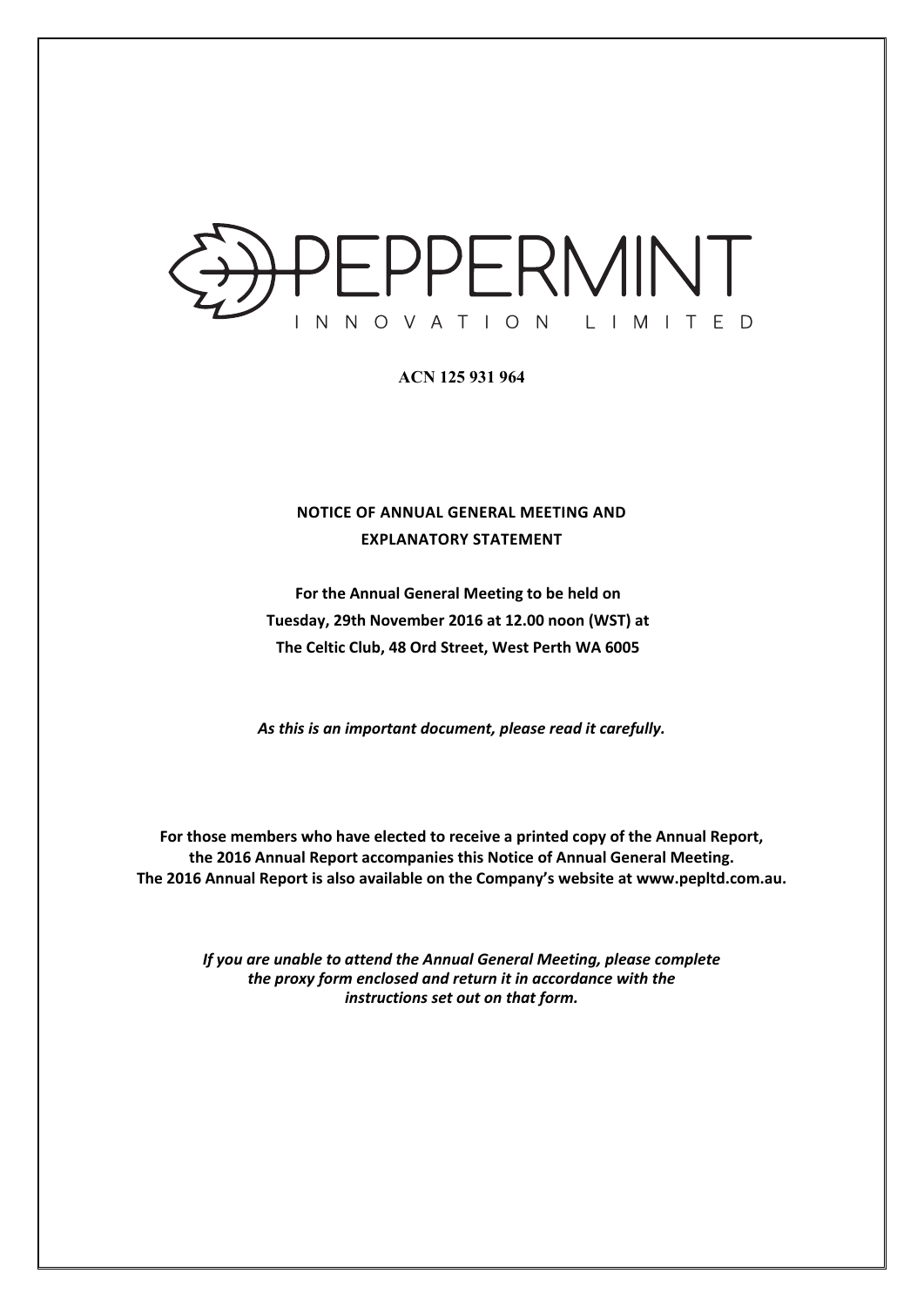#### **TIME AND PLACE OF MEETING AND HOW TO VOTE**

## **Venue**

The Annual General Meeting of the Shareholders of Peppermint Innovation Limited ("**Peppermint Innovation"** or "**Company"**) will be held at:

### **The Celtic Club, 48 Ord Street, West Perth WA 6005**

#### **Commencing at 12.00 noon (WST) on Tuesday, 29th November 2016**

## **Voting in person**

To vote in person, attend the Meeting at the time, date and place set out above.

### **Voting by proxy**

To vote by proxy, please complete and sign the enclosed Proxy Form and return by the time and in accordance with the instructions set out on the Proxy Form.

In accordance with section 249L of the Corporations Act, Shareholders are advised that:

- each Shareholder has a right to appoint a proxy;
- the proxy need not be a Shareholder of the Company; and
- a Shareholder who is entitled to cast 2 or more votes may appoint 2 proxies and may specify the proportion or number of votes each proxy is appointed to exercise. If the member appoints 2 proxies and the appointment does not specify the proportion or number of the member's votes, then in accordance with section 249X(3) of the Corporations Act, each proxy may exercise one-half of the votes.

Shareholders and their proxies should be aware that changes to the Corporations Act made in 2011 mean that:

- if proxy holders vote, they must cast all directed proxies as directed; and
- any directed proxies which are not voted will automatically default to the Chair, who must vote the proxies as directed.

### *Should you wish to discuss the matters in this Notice of Meeting please do not hesitate to contact the Company Secretary on +61 8 9316 9100.*

To be valid, your proxy form (and any power of attorney under which it is signed) must be received at an address given below by 12:00 noon (WST) on Sunday, 27 November 2016. Any proxy form received after that time will not be valid for the scheduled meeting. To vote by proxy, please complete and sign the proxy form enclosed with this Notice of Annual General Meeting as soon as possible and either:

- **By mail** Share Registry Computershare Investor Services Pty Limited, GPO Box 242, Melbourne Victoria 3001, Australia
- **By fax** 1800 783 447 (within Australia)

+61 3 9473 2555 (outside Australia)

**Custodian** For Intermediary Online subscribers only (custodians) please visit www.intermediaryonline.com to **voting** submit your voting intention so that it is received not less than 48 hours prior to commencement of the Meeting.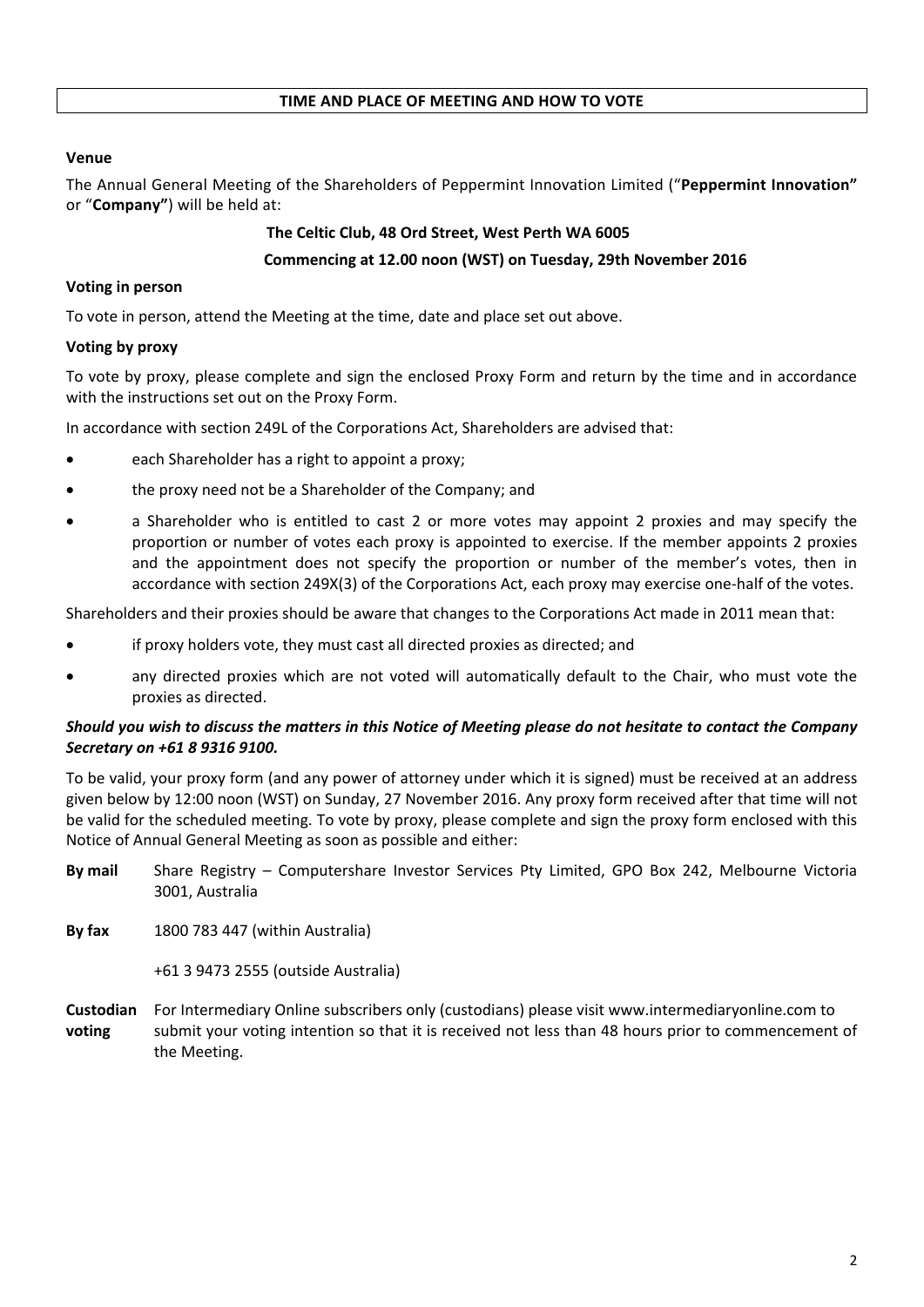## **Questions from Shareholders**

At the Annual General Meeting the Chairman will allow a reasonable opportunity for Shareholders to ask questions or make comments on the management of the Company and the Remuneration Report.

Mr James Komninos of RSM Australia Partners, as the auditor responsible for preparing the auditor's report for the year ended 30 June 2016 (or his or her representative) will attend the Annual General Meeting. The Chairman will also allow a reasonable opportunity for Shareholders to ask the auditor questions about:

- the conduct of the audit;
- the preparation and content of the auditor's report;
- the accounting policies adopted by the Company in relation to the preparation of financial statements; and
- the independence of the auditor in relation to the conduct of the audit.

To assist the Board and the auditor of the Company in responding to questions please submit any questions you may have in writing no later than **12:00 noon (WST) on Sunday, 27th November 2016:**

In person: Registered Office: Suite 8, 7 The Esplanade, Mt Pleasant WA 6153, Australia

By mail: Suite 8, 7 The Esplanade, Mt Pleasant WA 6153, Australia

By fax: (08) 9315 5475 (International: + 61 8 9315 5475)

The Company will distribute a list setting out the questions directed to the auditor received in writing by 12.00 noon (WST) on Sunday,  $27<sup>th</sup>$  November 2016, being questions which the auditor considers relevant to the content of the auditor's report or the conduct of the audit of the financial report for the year ended 30 June 2016. The Chairman will allow reasonable opportunity to respond to the questions set out in this list.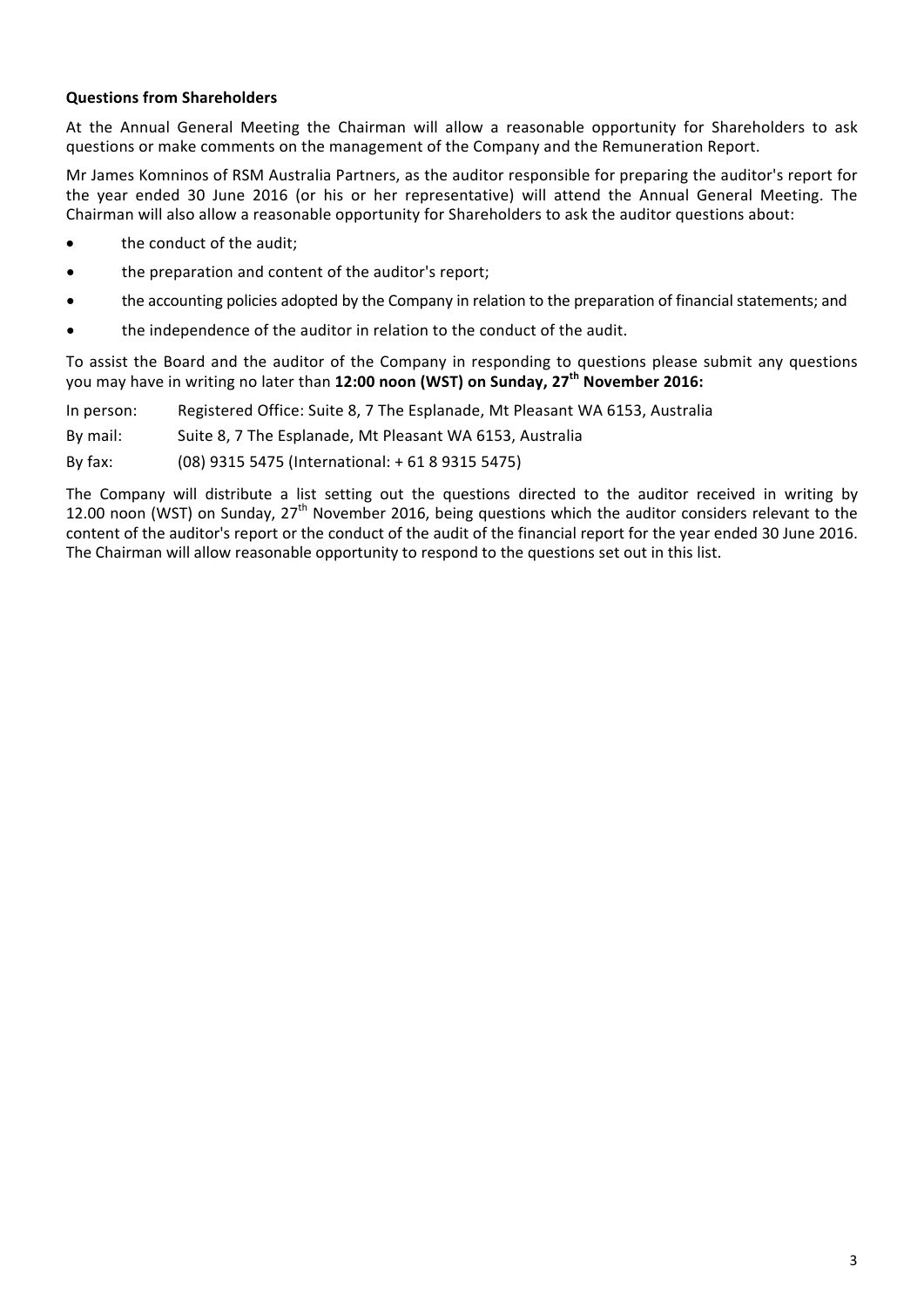#### **PEPPERMINT INNOVATION LIMITED ACN 125 931 964**

#### **NOTICE OF ANNUAL GENERAL MEETING**

## **Notice is given that the Annual General Meeting of Shareholders of Peppermint Innovation Limited ("Peppermint Innovation" or the "Company") will be held at The Celtic Club, 48 Ord Street, West Perth WA 6005, at 12.00 noon (WST) on Tuesday, 29th November 2016.**

#### **BUSINESS OF THE MEETING**

#### **AGENDA**

#### **Annual Accounts**

To receive and consider the financial report of the Company and the consolidated financial report of the Company for the year ended 30 June 2016 and the reports by the Directors and Independent Auditor.

#### **Resolution 1: ADOPTION OF REMUNERATION REPORT**

To consider and if thought fit, to pass, with or without amendment, the following as a **non-binding resolution**:

*"That, for the purposes of section 250R(2) of the Corporations Act and for all other purposes, approval is given for the adoption of the Remuneration Report as contained in the Company's annual financial report for the financial year ended 30 June 2016."* 

#### **Note: This resolution is advisory only and does not bind the Directors or the Company.**

#### **Voting Prohibition Statement:**

A vote on this Resolution must not be cast (in any capacity) by or on behalf of either of the following persons:

- (a) a member of the Key Management Personnel, details of whose remuneration are included in the Remuneration Report; or
- (b) a Closely Related Party of such a member.

However, a person (the voter) described above may cast a vote on this Resolution as a proxy if the vote is not cast on behalf of a person described above and either:

- (a) the voter is appointed as a proxy by writing that specifies the way the proxy is to vote on this Resolution; or
- (b) the voter is the Chair and the appointment of the Chair as proxy:
	- (i) does not specify the way the proxy is to vote on this Resolution; and
	- (ii) expressly authorises the Chair to exercise the proxy even though this Resolution is connected directly or indirectly with the remuneration of a member of the Key Management Personnel.

#### **Resolution 2: RE-ELECTION OF DIRECTOR** – **MR LEIGH RYAN**

To consider and, if thought fit, to pass, with or without amendment, the following resolution as an **ordinary resolution:** 

*"That, for the purposes of Listing Rule 14.4 and clause 14.2 of the Company's Constitution, Mr Leigh Ryan, a Director of the Company, retires by rotation, and, being eligible, is re-elected as a Director of the Company."*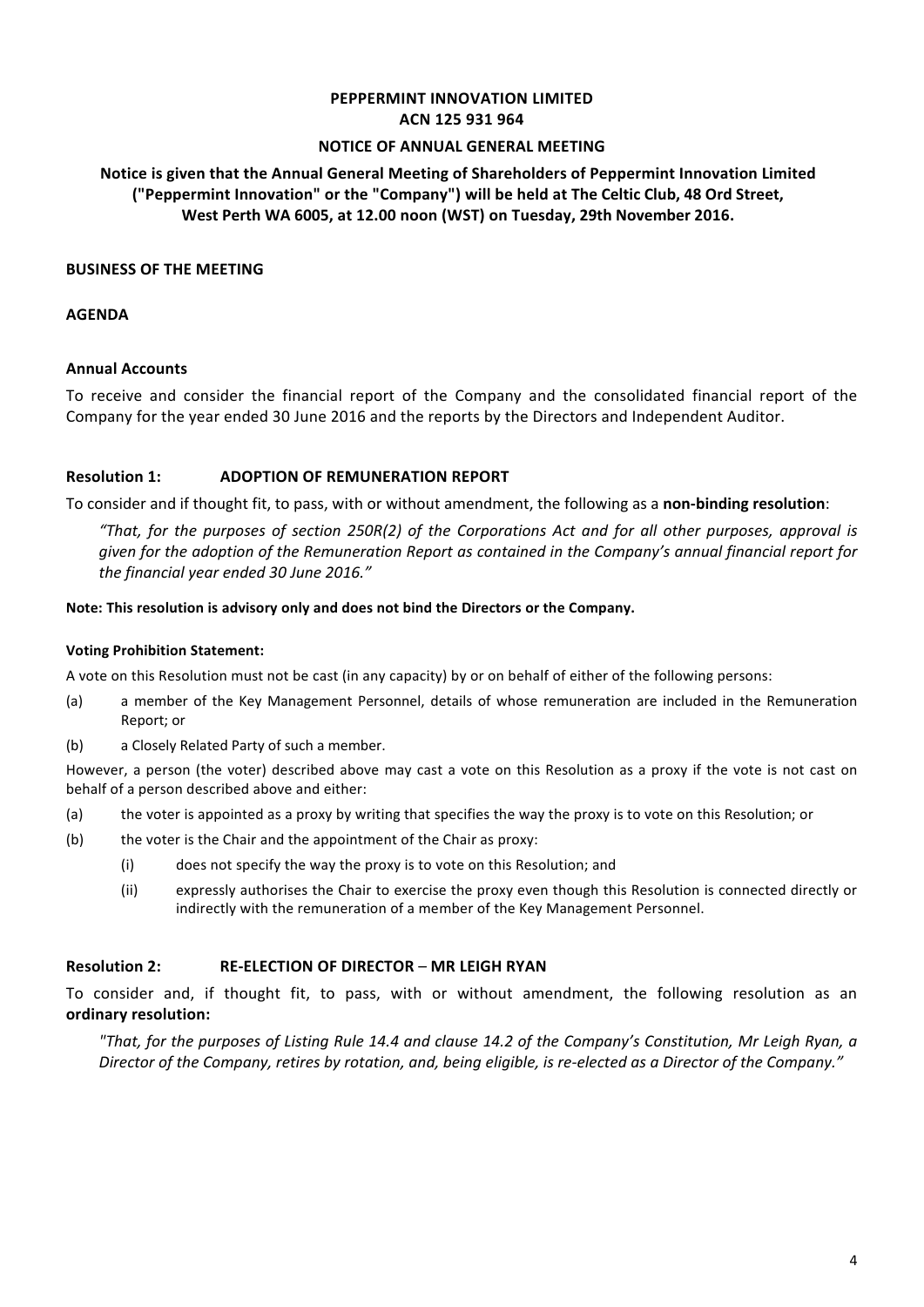#### **Resolution 3: ELECTION OF DIRECTOR** – **MR ROD TASKER**

To consider and, if thought fit, to pass, with or without amendment, the following resolution as an **ordinary resolution:** 

*"That, for the purposes of clause 14.4 of the Company's Constitution, Listing Rule 14.4 and and for all other purposes, Mr Rod Tasker, a Director appointed as an additional Director on 28 September 2016, retires and, being eligible, is elected as a Director of the Company."* 

#### **Resolution 4: APPOINTMENT OF AUDITOR AT AGM TO FILL VACANCY**

To consider and, if thought fit, to pass, with or without amendment, the following resolution as an **ordinary resolution:** 

*"That, for the purposes of Section 327B of the Corporations Act and for all other purposes, RSM Australia Partners, having been nominated by a Shareholder and having consented in writing to act in the capacity of auditor, be appointed as auditor of the Company with effect from the close of the Meeting."* 

#### **Resolution 5: ISSUE OF SHARES TO MR ROD TASKER**

To consider and, if thought fit, to pass, with or without amendment, the following resolution as an **ordinary resolution:** 

*"That, for the purposes of ASX Listing Rule 10.11 and for all other purposes, approval is given for the Company to issue the following number of Shares to Mr Rod Tasker (or his nominee) on the terms and conditions set out in the Explanatory Statement:* 

- *(a) 1,000,000 Shares; and*
- *(b) that number of Shares equal in value to 5% of the value of any investment in the Company by the NAB Ventures Fund or any other investor considered acceptable to the Board on the terms set out in the Explanatory Statement."*

**Voting Exclusion Statement:** The Company will disregard any votes cast on this Resolution by Mr Rod Tasker (or his nominee) and any of their associates. However, the Company need not disregard a vote if it is cast by a person as a proxy for a person who is entitled to vote, in accordance with the directions on the Proxy Form, or, it is cast by the person chairing the meeting as proxy for a person who is entitled to vote, in accordance with a direction on the Proxy Form to vote as the proxy decides.

#### **Voting Prohibition Statement:**

A vote on this Resolution must not be cast (in any capacity) by or on behalf of either of the following persons:

- (a) a member of the Key Management Personnel, details of whose remuneration are included in the Remuneration Report; or
- (b) a Closely Related Party of such a member.

However, a person (the voter) described above may cast a vote on this Resolution as a proxy if the vote is not cast on behalf of a person described above and either:

- (a) the voter is appointed as a proxy by writing that specifies the way the proxy is to vote on this Resolution; or
- (b) the voter is the Chair and the appointment of the Chair as proxy:
	- (i) does not specify the way the proxy is to vote on this Resolution; and
	- (ii) expressly authorises the Chair to exercise the proxy even though this Resolution is connected directly or indirectly with the remuneration of a member of the Key Management Personnel.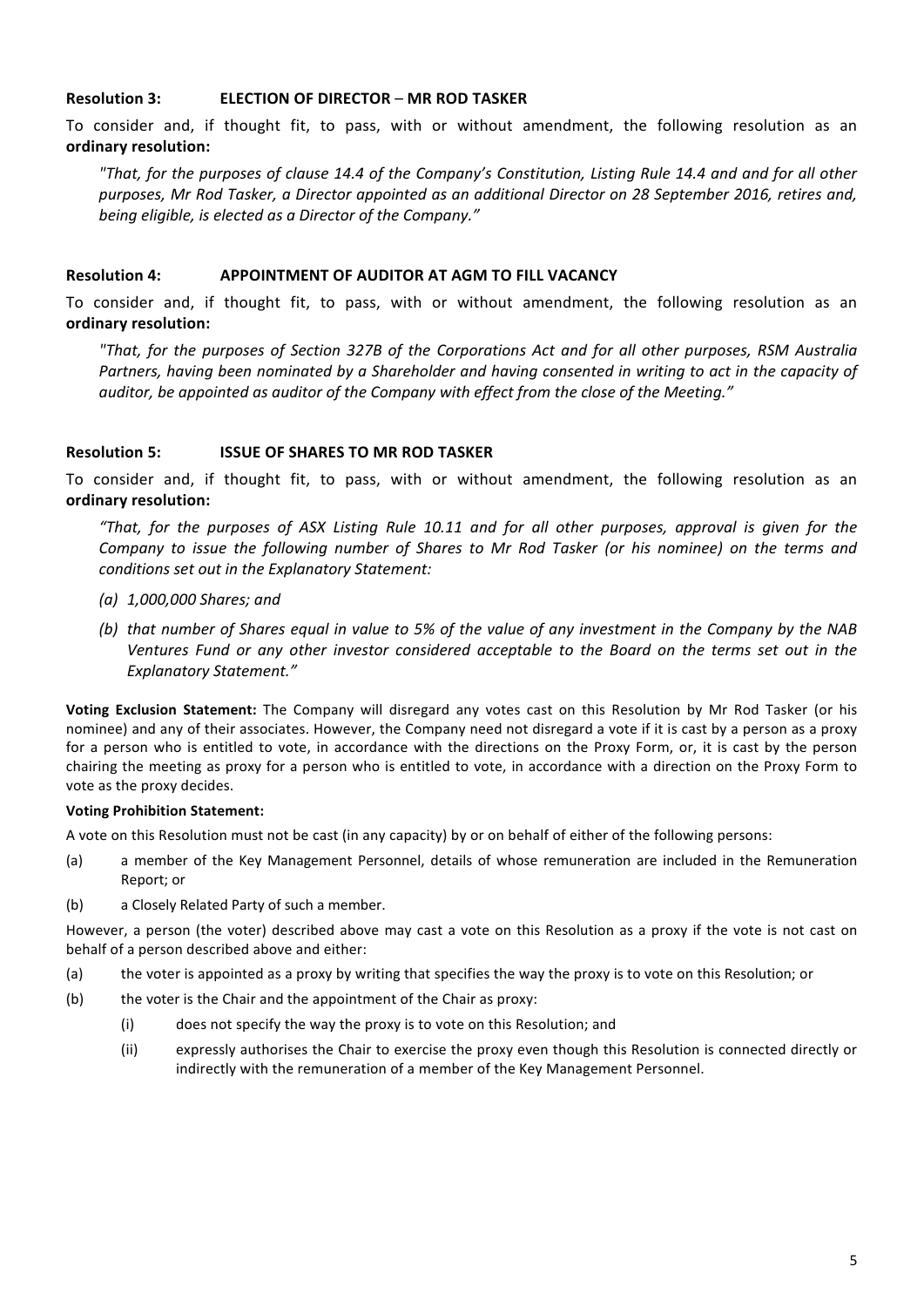## **Snapshot Date**

The Directors have determined that for the purposes of regulation 7.11.37 of the *Corporations Regulations 2001* (Cth), the persons eligible to attend and vote at the Meeting are those persons who were Shareholders at 12:00 noon (WST) on Sunday, 27<sup>th</sup> November 2016.

### **Incorporation of Explanatory Statement**

The Explanatory Statement attached to this Notice of Meeting, is hereby incorporated into and forms part of this Notice of Meeting.

**DATED THIS 28th DAY OF OCTOBER 2016** 

**BY ORDER OF THE BOARD** 

 $\frac{1}{2}$ 

**Mr Anthony Kain** Executive Director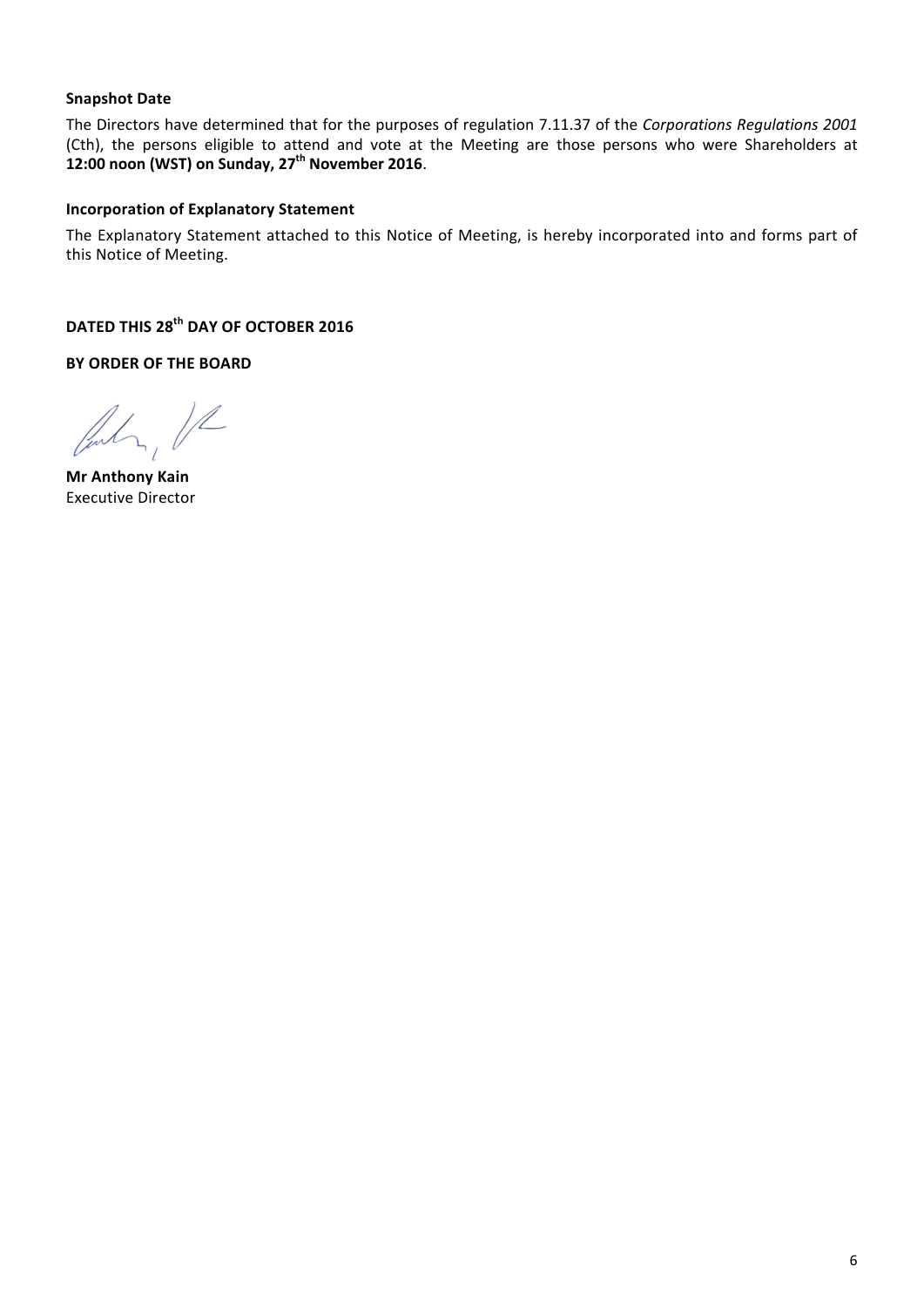#### **EXPLANATORY STATEMENT**

This Explanatory Statement and all attachments are important documents. They should be read carefully.

If you have any questions regarding the matters set out in this Explanatory Statement or the preceding Notice, please contact the Company, your stockbroker or other professional adviser.

Certain abbreviations and other defined terms are used throughout this Explanatory Statement. Defined terms are generally identifiable by the use of an upper case first letter. Details of the definitions and abbreviations used are set out in the Glossary contained in this Explanatory Statement.

This Explanatory Statement has been prepared for the Shareholders of Peppermint Innovation in connection with the Annual General Meeting of the Company to be held at 12.00 noon (WST) on Tuesday, 29th November 2016.

#### **1. ANNUAL ACCOUNTS**

The Corporations Act requires that the Annual Report (which includes the financial report, directors' report and auditors' report) be tabled at the Annual General Meeting.

In accordance with the Constitution, the business of the Meeting will include receipt and consideration of the annual financial report of the Company for the financial year ended 30 June 2016 together with the declaration of the directors, the directors' report, the Remuneration Report and the auditor's report.

The Company will not provide a hard copy of the Company's annual financial report to Shareholders unless specifically requested to do so. The Company's annual financial report is available on its website at **www.pepltd.com.au.** 

Shareholders will be given an opportunity to ask questions and make comments about the Annual Report of the Company generally, but there will be no formal resolution submitted in respect of the Annual Report.

#### **2. RESOLUTION 1 – ADOPTION OF REMUNERATION REPORT**

#### **2.1. General**

The Remuneration Report is set out in the Directors' Report in the Company's 2016 Annual Report.

The Corporations Act requires the Company to put a resolution to Shareholders that the Remuneration Report be adopted. In accordance with section 250R(3) of the Corporations Act, the vote on the Resolution is advisory only and does not bind the Directors or the Company.

The remuneration report sets out the company's remuneration arrangements for the directors and senior management of the company. The remuneration report is part of the directors' report contained in the annual financial report of the company for a financial year.

The chair of the meeting must allow a reasonable opportunity for its shareholders to ask questions about or make comments on the remuneration report at the annual general meeting.

#### **2.2. Voting Consequences**

A company is required to put to its shareholders a resolution proposing the calling of another meeting of shareholders to consider the appointment of directors of the company (Spill Resolution) if, at consecutive annual general meetings, at least 25% of the votes cast on a remuneration report resolution are voted against adoption of the remuneration report and at the first of those annual general meetings a Spill Resolution was not put to vote. If required, the Spill Resolution must be put to vote at the second of those annual general meetings.

If more than 50% of votes cast are in favour of the Spill Resolution, the company must convene a shareholder meeting (**Spill Meeting**) within 90 days of the second annual general meeting.

All of the directors of the company who were in office when the directors' report (as included in the company's annual financial report for the most recent financial year) was approved, other than the managing director of the company, will cease to hold office immediately before the end of the Spill Meeting but may stand for re-election at the Spill Meeting.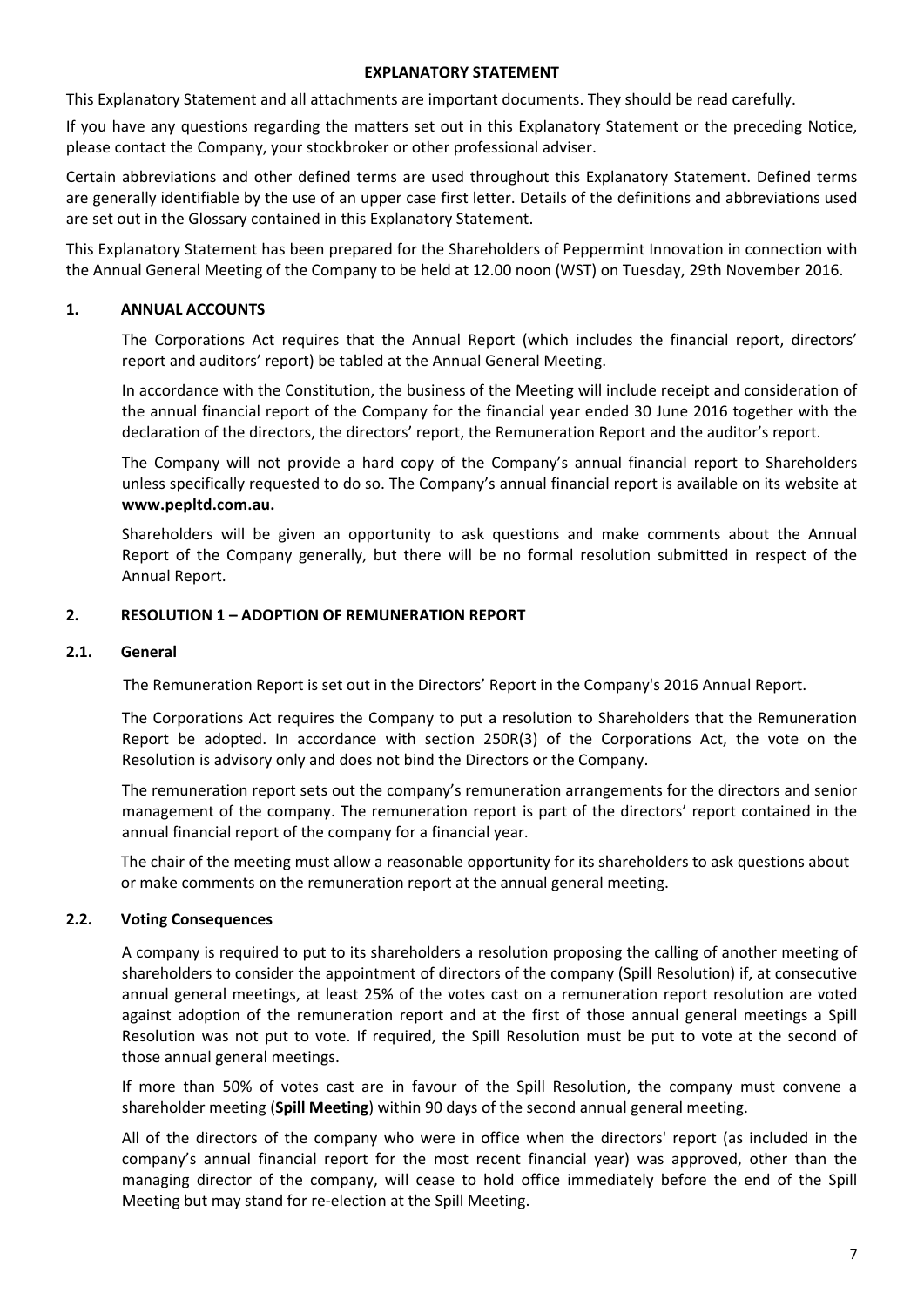Following the Spill Meeting those persons whose election or re-election as directors of the company is approved will be the directors of the company.

#### **2.3. Previous voting results**

It is noted that at the Company's 2015 annual general meeting the votes cast against the remuneration report represented less than 25% of the total votes cast and accordingly, a spill resolution will not under any circumstances be required for the Annual General Meeting.

A voting exclusion applies to Resolution 1 in the terms set out in the Notice of Meeting. Key Management Personnel and their closely related parties may not vote on this Resolution and may not cast a vote as proxy, unless the proxy appointment gives a direction on how to vote or the proxy is given to the Chairman and expressly authorises the Chairman to exercise the proxy. The Chairman will use any such proxies to vote in favour of Resolution 1.

## **3. RESOLUTION 2 – RE-ELECTION OF A DIRECTOR - MR LEIGH RYAN**

### **3.1. General**

Resolution 2 seeks approval for the re-election of Mr Leigh Ryan as a Director.

In accordance with Listing Rule 14.4 and clause 14.2 of the Constitution, at every Annual General Meeting, one third of the Directors for the time being must retire from office by rotation and are eligible for re-election. The Directors to retire are those who have been in office for 3 years since their appointment or last re-appointment or who have been longest in office since their appointment or last re-appointment or, if the Directors have been in office for an equal length of time, by agreement.

Mr Ryan retires by rotation at this Annual General Meeting and, being eligible, offers himself for re-election.

### **3.2. Qualifications and other material directorships**

Mr Ryan is a highly qualified geologist with 29 years' experience in the exploration and resources industry, specifically in exploration and executive management throughout Australia and Africa. He has been involved in targeting, evaluation, discovery and resource definition of numerous gold and base metal deposits and has successfully negotiated purchase option and joint venture agreements.

Mr Ryan was the managing director of Chrysalis Resources Limited prior to the reverse takeover by the Company.

Mr Ryan has, in the previous 3 years, held directorships at Chrysalis Resources Limited, Attila Resources Limited and Boss Resources Limited. He currently does not hold these directorships.

## **3.3. Independence**

If elected the board considers Mr Ryan will be an independent director.

## **3.4. Directors' Recommendation**

The Board supports the re-election of Mr Ryan and recommends that Shareholders vote in favour of Resolution 2.

## **4. RESOLUTION 3 – ELECTION OF DIRECTOR - MR ROD TASKER**

#### **4.1. General**

Resolution 3 seeks approval for the election of Mr Rod Tasker as a Director.

The Constitution allows the Directors to appoint at any time a person to be a Director either to fill a casual vacancy or as an addition to the existing Directors, but only where the total number of Directors does not at any time exceed the maximum number specified by the Constitution.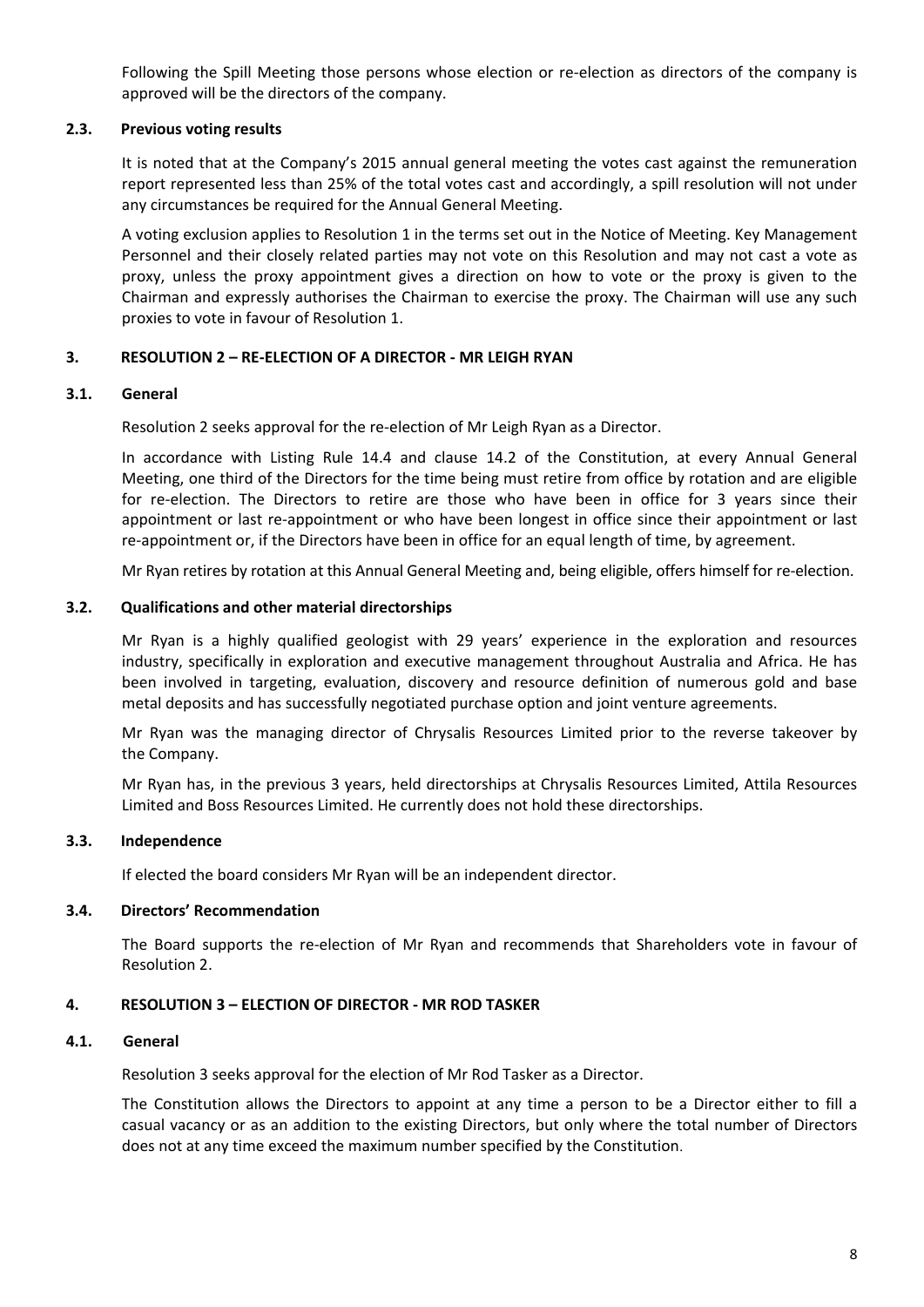Pursuant to the Constitution and ASX Listing Rule 14.4, any Director so appointed holds office only until the next following annual general meeting and is then eligible for election by Shareholders but shall not be taken into account in determining the Directors who are to retire by rotation (if any) at that meeting.

Mr Tasker, having been appointed by other Directors on 28 September 2016 in accordance with the Constitution, will retire in accordance with the Constitution and ASX Listing Rule 14.4 and being eligible, seeks election from Shareholders.

#### **4.2. Qualifications and other material directorships**

Mr Tasker consults in strategic management and innovative solution delivery in the banking and finance industry, especially payment services and electronic banking.

In addition to consulting, Mr Tasker has worked in venture capital, start-ups and mainstream banking (ANZ and WBC). He has been at the forefront of developments in payment services for three decades, spanning cards, EFTPOS, ATM, cheques, cash, mobile, internet, cryptocurrency, wallets, direct debit/credit, RTGS, SWIFT.

Mr Tasker has worked on consumer, business and government payment services, in Australia and abroad.

#### **4.3. Independence**

Mr Tasker has no interests, position, association or relationship that might influence, or reasonably be perceived to influence, in a material respect his capacity to bring an independent judgement to bear on issues before the board and to act in the best interest of the entity and its security holders generally.

If elected the board considers Mr Tasker will be an independent director.

#### **4.4. Directors' Recommendation**

The Board supports the re-election of Mr Tasker and recommends that Shareholders vote in favour of Resolution 3.

## **5. RESOLUTION 4 – APPOINTMENT OF AUDITOR AT AGM TO FILL VACANCY**

#### **5.1. Background**

As announced on 26 February 2016, HLB Mann Judd, the Company's former auditor, gave notice of its intention to resign as auditor of the Company and subsequently ASIC gave their consent for the resignation.

The Directors of the Company have since appointed RSM Australia Partners to replace HLB Mann Judd as auditors of the Company. The purpose of this resolution is to formally appoint RSM Australia Partners as the auditors of the Company at this AGM.

RSM Australia Partners were engaged by the Company prior to the reverse takeover of Chrysalis Resources Limited (ACN 125 931 964) (**Chrysalis**) and provided the Investigating Accountant's Report under the Prospectus issued by Chrysalis as part of the backdoor listing.

In accordance with section 328B(1) of the Corporations Act, the Company has sought and obtained a nomination from a Shareholder for RSM Australia Partners to be appointed as the Company's auditor at this AGM. A copy of this nomination is attached to this Explanatory Statement at Annexure A.

### **6. RESOLUTION 5 – ISSUE OF SHARES TO MR ROD TASKER**

#### **6.1. General**

On 28 September 2016 the Company announced the appointment of Mr Rod Tasker as a Non-Executive Director of the Company.

The Company has agreed, subject to obtaining Shareholder approval, to issue Shares to Mr Tasker (or his nominee) on the terms and conditions set out below.

Resolution 5 seeks Shareholder approval for the issue of the Shares to Mr Tasker (or his nominee).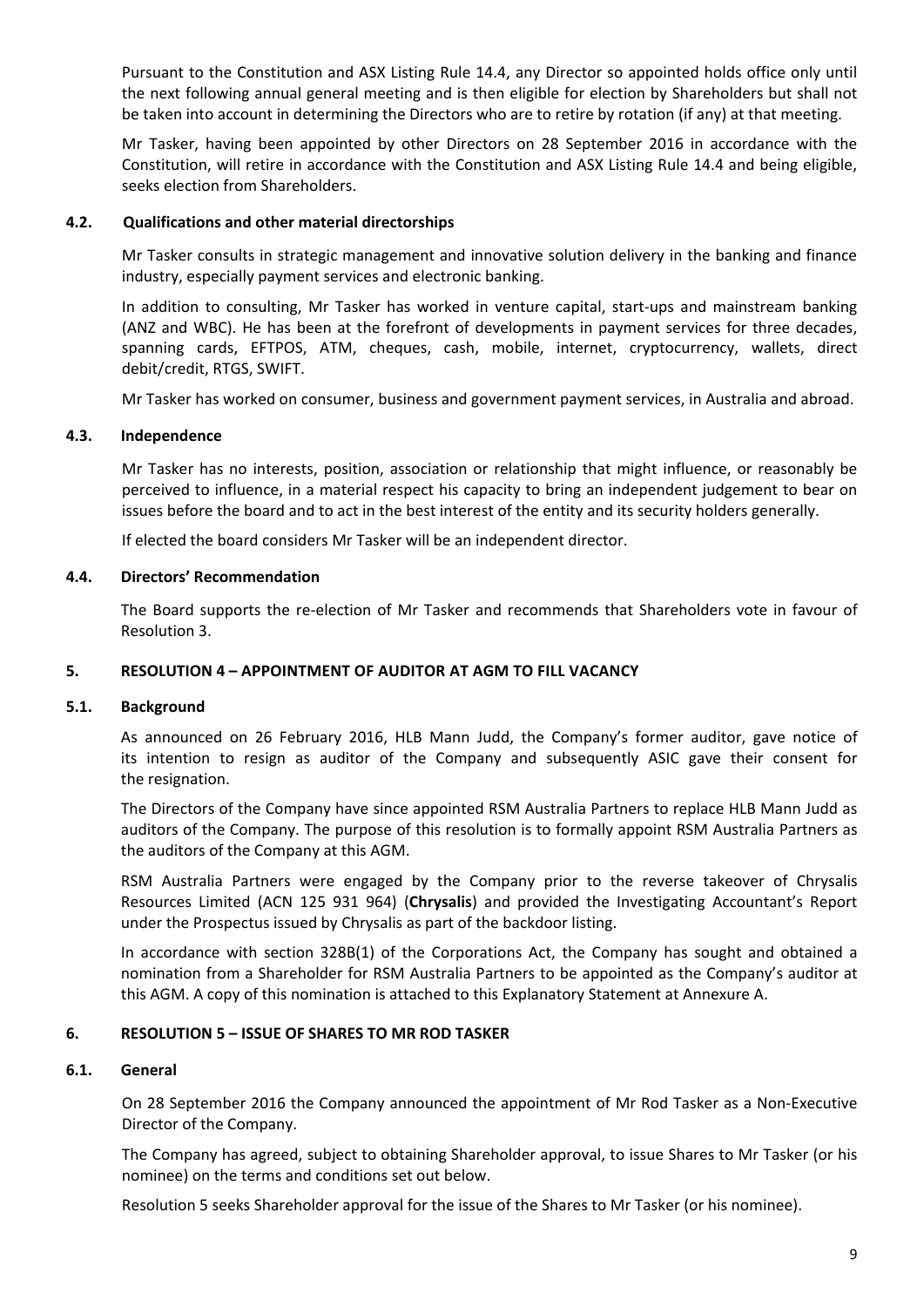## **6.2. Chapter 2E of the Corporations Act**

For a public company, or an entity that the public company controls, to give a financial benefit to a related party of the public company, the public company or entity must:

- (a) obtain the approval of the public company's members in the manner set out in sections 217 to 227 of the Corporations Act; and
- (b) give the benefit within 15 months following such approval,

unless the giving of the financial benefit falls within an exception set out in sections 210 to 216 of the Corporations Act.

The issue of Shares constitutes giving a financial benefit and Mr Tasker is a related party of the Company by virtue of being a Director.

The Directors (other than Mr Tasker who has a material personal interest in the Resolution) consider that Shareholder approval pursuant to Chapter 2E of the Corporations Act is not required in respect of the Shares because the agreement to issue the Shares, reached as part of the remuneration package for Mr Tasker, is considered reasonable remuneration in the circumstances and was negotiated on an arm's length basis.

### **6.3. ASX Listing Rule 10.11**

ASX Listing Rule 10.11 also requires shareholder approval to be obtained where an entity issues, or agrees to issue, securities to a related party, or a person whose relationship with the entity or a related party is, in ASX's opinion, such that approval should be obtained unless an exception in ASX Listing Rule 10.12 applies.

As the issue of the Shares involves the issue of securities to a related party of the Company, Shareholder approval pursuant to ASX Listing Rule 10.11 is required unless an exception applies. It is the view of the Directors that the exceptions set out in ASX Listing Rule 10.12 do not apply in the current circumstances.

#### **6.4. Technical Information required by ASX Listing Rule 10.13**

Pursuant to and in accordance with ASX Listing Rule 10.13, the following information is provided in relation to Resolution 5:

- (a) the Shares will be issue to Mr Tasker (or his nominee) who is a related party of the Company by virtue of being a director;
- (b) the maximum number of Shares that could be issued is as follows;
	- (i) 1,000,000 Shares as a sign-on bonus as part of his appointment; and
	- (ii) that number of Shares equal in value to 5% of the value of any investment in the Company by the NAB Ventures Fund or any other investor considered acceptable to the Board (**Strategic Investor**) at a deemed issue price of \$0.02, up to a maximum investment by the Strategic Investor of \$4,000,000 (being up to a maximum of 10,000,000 Shares);
- (c) the Shares will be issued no later than 1 month after the date of the Meeting (or such later date to the extent permitted by any ASX waiver or modification of the ASX Listing Rules);
- (d) the Shares will be issued for nil cash consideration, accordingly no funds will be raised; and
- (e) the Shares issued will be fully paid ordinary shares in the capital of the Company issued on the same terms and conditions as the Company's existing Shares.

Approval pursuant to ASX Listing Rule 7.1 is not required for the issue of the Shares as approval is being obtained under ASX Listing Rule 10.11. Accordingly, the issue of Shares to Mr Tasker (or his nominee) will not be included in the use of the Company's 15% annual placement capacity pursuant to ASX Listing Rule 7.1.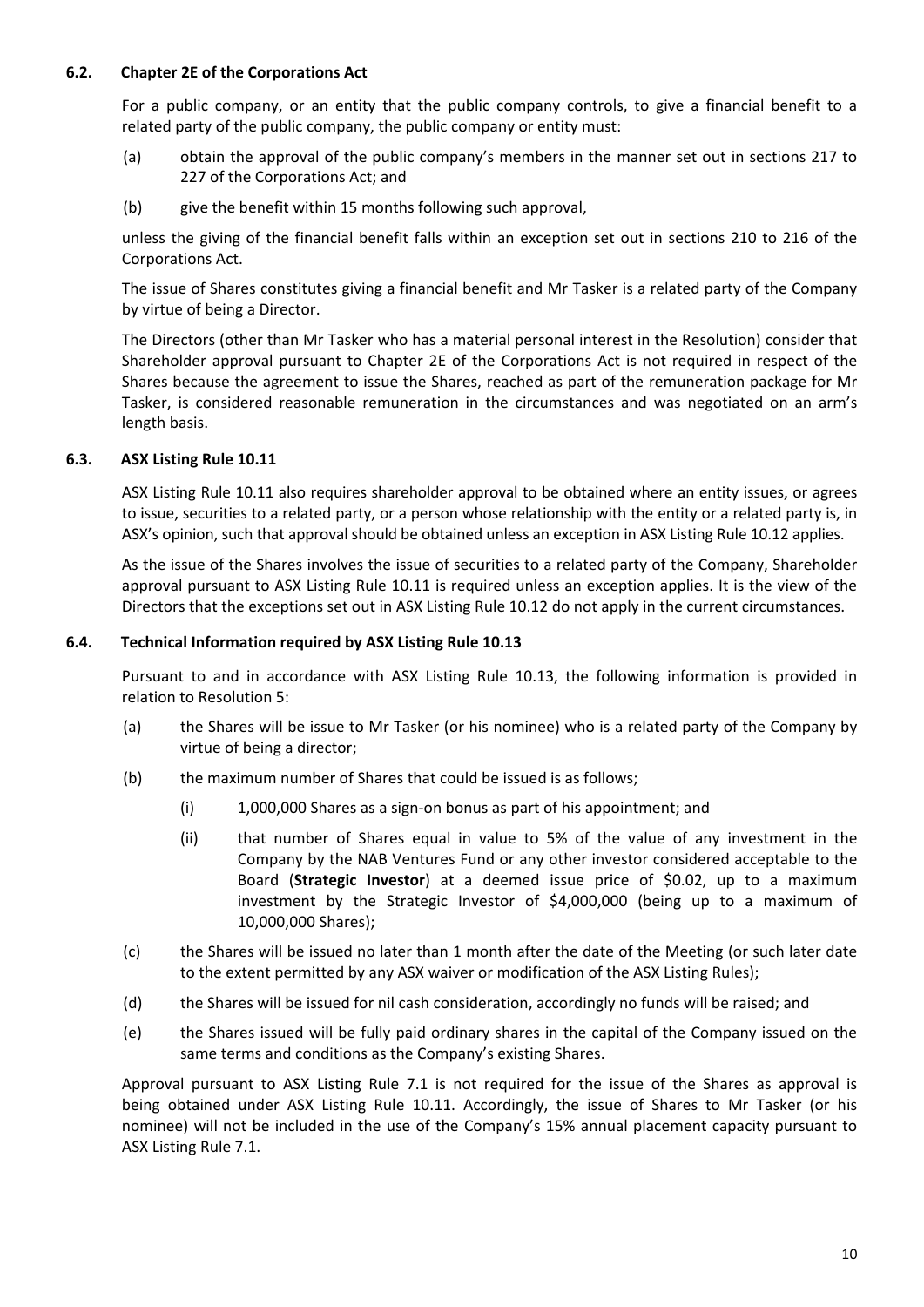**"\$"** means Australian dollars.

**"Annual Report"** means the Company's annual report including the reports of the Directors and the auditor and the financial statements of the Company for the year ended 30 June 2016, which can be downloaded at the Company's website at www.pepltd.com.au.

**"ASIC"** means the Australian Securities and Investments Commission.

**"Associate"** has the meaning given to it by Division 2 of Part 1 of the Corporations Act.

**"ASX"** means ASX Limited ACN 008 624 691 or the Australian Securities Exchange as the context requires.

**"Board"** means the board of Directors.

**"Business Day"** means any ASX Business day that is not a Saturday, Sunday or public holiday in Western Australia.

**"Closely Related Party"** means, in relation to a member of Key Management Personnel:

- (a) a spouse or child of the member;
- (b) a child of the member's spouse;
- (c) a dependent of the member or the member's spouse;
- (d) anyone else who is one of the member's family and may be expected to influence the member, or be influenced by the member, in the member's dealing with the entity;
- (e) a company the member controls; or
- (f) a person prescribed by the regulations as defined in the Corporations Act.

**"Company"** means Peppermint Innovation Limited (ACN 125 931 964).

**"Constitution"** means the Company's Constitution.

**"Corporations Act"** means the Corporations Act 2001 (Cth).

**"Directors"** mean the directors of the Company.

 **"Explanatory Statement"** means the explanatory statement accompanying the Notice of Meeting.

**"Key Management Personnel"** means those persons having authority and responsibility for planning, directing and controlling the activities of the Company, directly or indirectly, including any Director (whether executive or otherwise) of the Company.

**"Listing Rules"** means the Listing Rules of ASX.

**"Meeting"** or **"Annual General Meeting"** means the Annual General Meeting to be held on Tuesday 29 November 2016.

**"Notice", "Notice of Meeting"** or "**Notice of Annual General Meeting"** means this Notice of General Meeting including the Explanatory Statement.

**"Resolutions"** means the resolutions set out in the Notice of Meeting, or any one of them, as the context requires.

**"Shareholders"** means the holder of the Share.

**"Shares"** means ordinary fully paid shares in the Company.

**"WST"** means Australian Western Standard Time.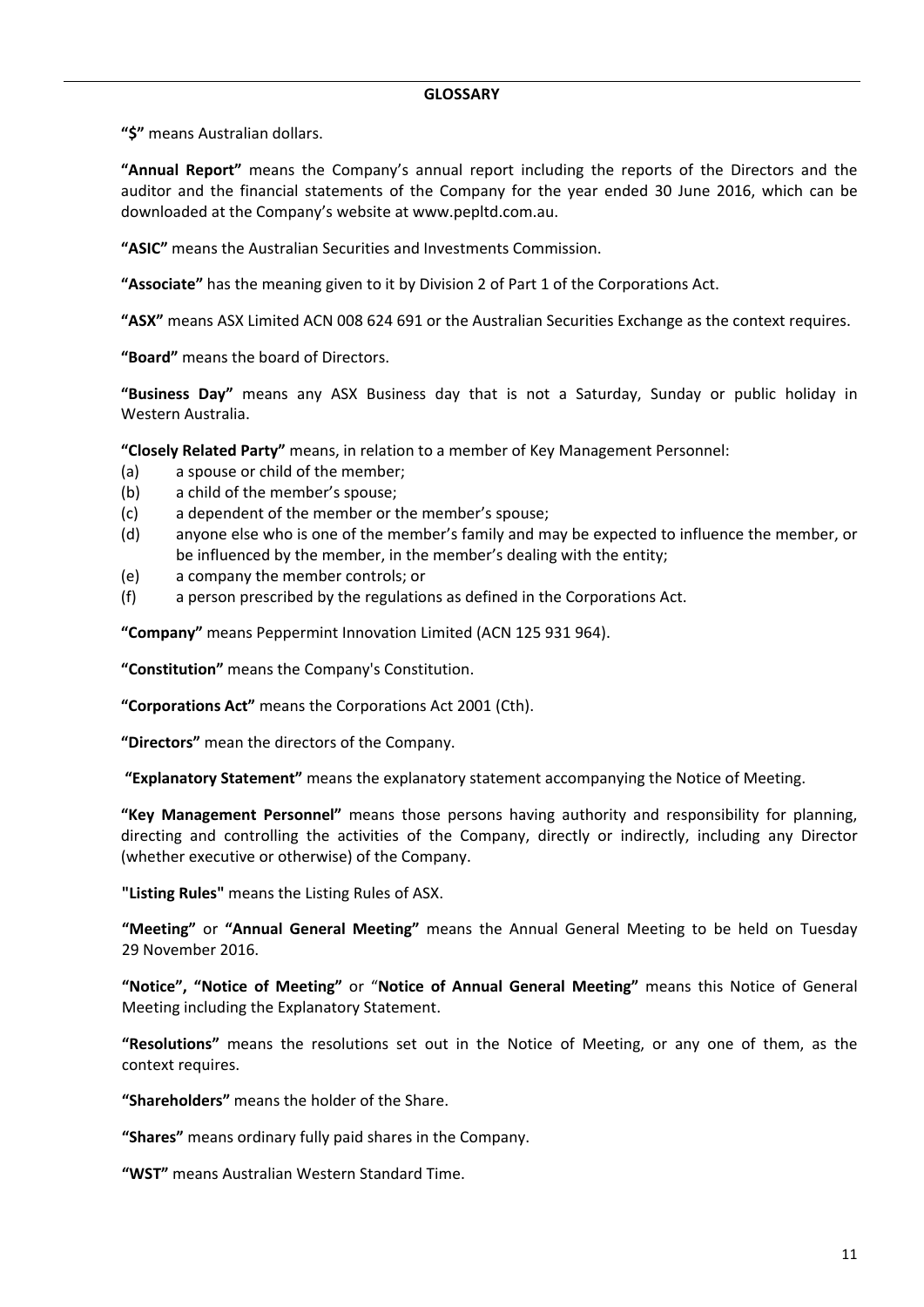**Cicak Pty Ltd as trustee for the** Tph: +61 (0)8 9385 4769 *Creative Technology Trust*

 *ACN 058 083 328* MB: +61 (0)412 412 792 *ABN 48 865 472 600* Email: anthonykain8@gmail.com

# Cicak Pty Ltd

The Board of Directors Peppermint Innovation Limited Suite 20, 7 The Esplanade Mt Pleasant WA 6153

*By email* 

Dear Sirs,

I, Anthony Kain being the sole director of Cicak Pty Ltd – the trustee of the Creative Technology Trust, being a member of Peppermint Innovation Limited, nominate RSM Australia Partners in accordance with section 328B(1) of the Corporations Act 2001 (Cth) (Act) to fill the office of auditor of the Company.

Please distribute copies of this notice of this nomination as required by section 328B(3) of the Act.

Yours Faithfully,

 $2,1/2$ 

ANTHONY KAIN Sole Director - Cicak Pty Ltd Signed and dated: 27 October 2016

> **4 Dalgety Street Cottesloe, Perth W.A. 6011**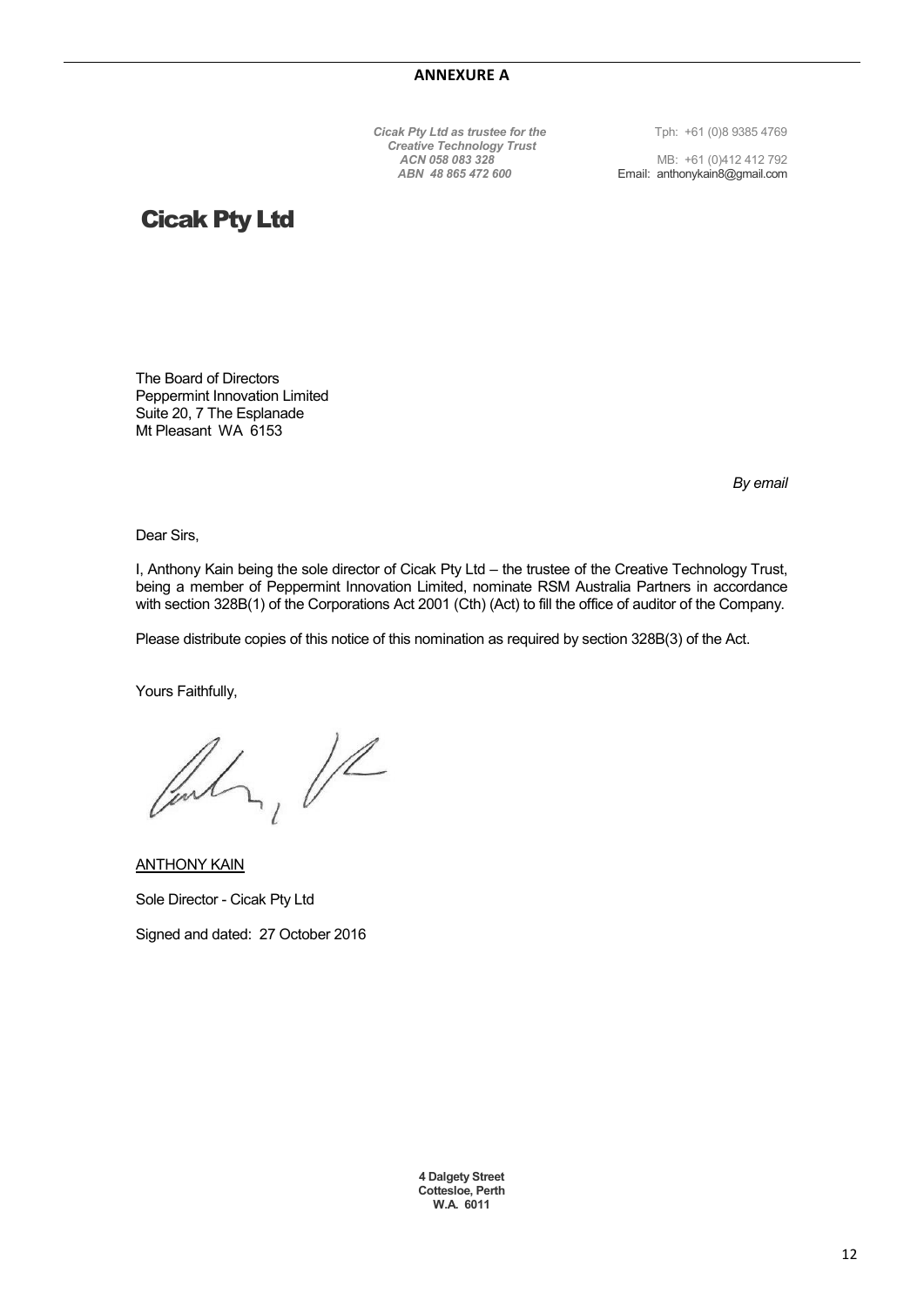

ABN 56 125 931 964

\* S0000112<br>S0000112<br>S0000112

#### MR SAM SAMPLE FLAT 123 123 SAMPLE STREET THE SAMPLE HILL SAMPLE ESTATE SAMPLEVILLE VIC 3030

PIL

## **Lodge your vote:**

## **By Mail:**

Computershare Investor Services Pty Limited GPO Box 242 Melbourne Victoria 3001 Australia

Alternatively you can fax your form to (within Australia) 1800 783 447 (outside Australia) +61 3 9473 2555

For Intermediary Online subscribers only (custodians) www.intermediaryonline.com

#### **For all enquiries call:**

(within Australia) 1300 850 505 (outside Australia) +61 3 9415 4000

# **Proxy Form**

**XX**

## **For your vote to be effective it must be received by 12:00 noon (WST) Sunday, 27 November 2016**

## **How to Vote on Items of Business**

All your securities will be voted in accordance with your directions.

#### **Appointment of Proxy**

**Voting 100% of your holding:** Direct your proxy how to vote by marking one of the boxes opposite each item of business. If you do not mark a box your proxy may vote or abstain as they choose (to the extent permitted by law). If you mark more than one box on an item your vote will be invalid on that item.

**Voting a portion of your holding:** Indicate a portion of your voting rights by inserting the percentage or number of securities you wish to vote in the For, Against or Abstain box or boxes. The sum of the votes cast must not exceed your voting entitlement or 100%.

**Appointing a second proxy:** You are entitled to appoint up to two proxies to attend the meeting and vote on a poll. If you appoint two proxies you must specify the percentage of votes or number of securities for each proxy, otherwise each proxy may exercise half of the votes. When appointing a second proxy write both names and the percentage of votes or number of securities for each in Step 1 overleaf.

**A proxy need not be a securityholder of the Company.**

## **Signing Instructions**

**Individual:** Where the holding is in one name, the securityholder must sign.

**Joint Holding:** Where the holding is in more than one name, all of the securityholders should sign.

**Power of Attorney:** If you have not already lodged the Power of Attorney with the registry, please attach a certified photocopy of the Power of Attorney to this form when you return it.

**Companies:** Where the company has a Sole Director who is also the Sole Company Secretary, this form must be signed by that person. If the company (pursuant to section 204A of the Corporations Act 2001) does not have a Company Secretary, a Sole Director can also sign alone. Otherwise this form must be signed by a Director jointly with either another Director or a Company Secretary. Please sign in the appropriate place to indicate the office held. Delete titles as applicable.

#### **Attending the Meeting**

Bring this form to assist registration. If a representative of a corporate securityholder or proxy is to attend the meeting you will need to provide the appropriate "Certificate of Appointment of Corporate Representative" prior to admission. A form of the certificate may be obtained from Computershare or online at www.investorcentre.com under the help tab, "Printable Forms".

**Comments & Questions:** If you have any comments or questions for the company, please write them on a separate sheet of paper and return with this form.

# *Turn over to complete the form*

 $\boxed{\square}$ 

View the annual report, 24 hours a day, 7 days a week:

## **www.pepltd.com.au**

**To view and update your securityholding:**

*Your secure access information is:*

**SRN/HIN: I9999999999**

**www.investorcentre.com**

**PLEASE NOTE:** For security reasons it is important that you keep your SRN/HIN confidential.